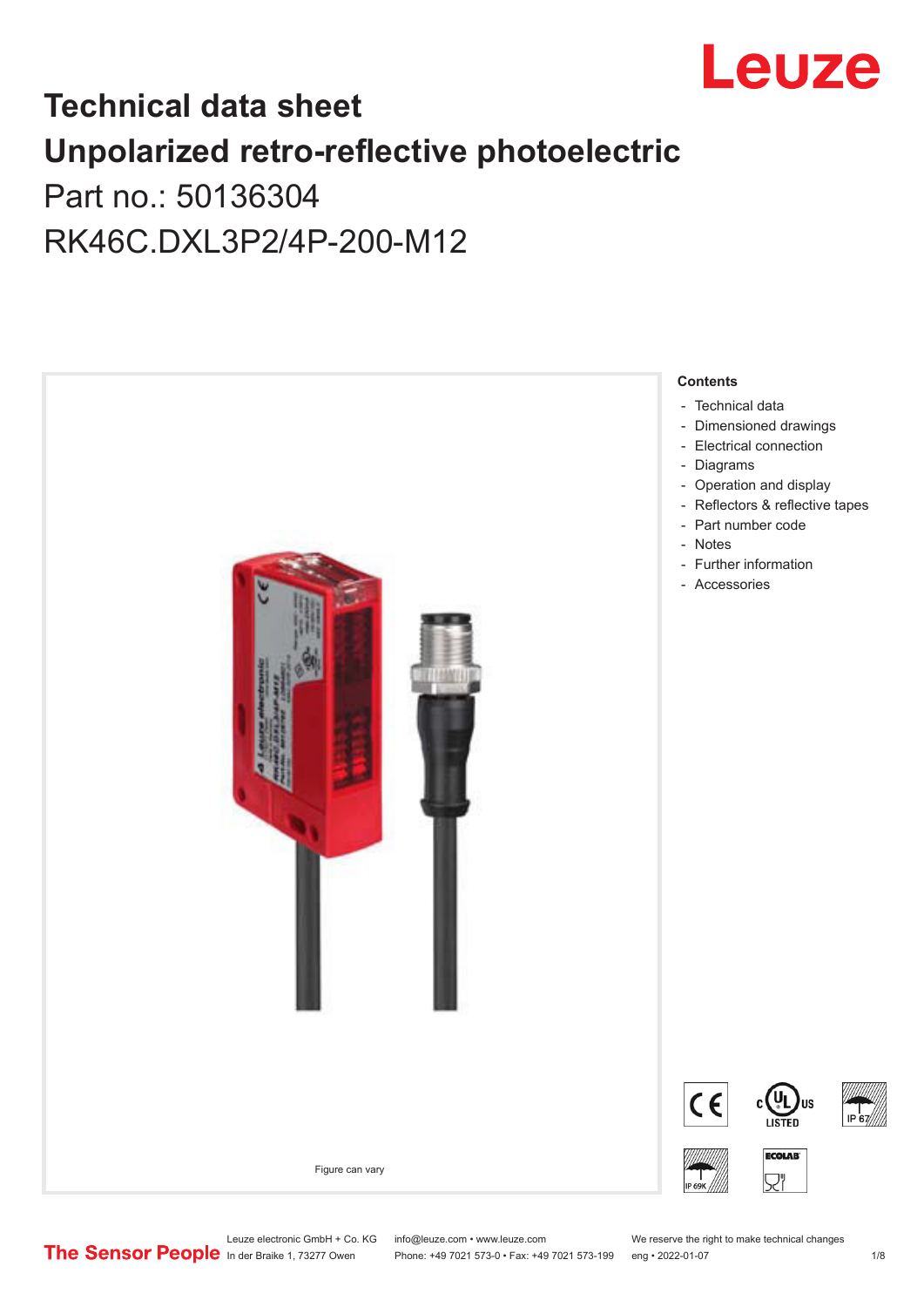# <span id="page-1-0"></span>**Technical data**

# Leuze

#### **Basic data**

| Series                   |                                                           | 46C                                         |  |
|--------------------------|-----------------------------------------------------------|---------------------------------------------|--|
|                          | <b>Operating principle</b>                                | Reflection principle                        |  |
|                          | <b>Application</b>                                        | Detection of objects with openings          |  |
|                          |                                                           | Detection of small parts                    |  |
|                          |                                                           | Detection of stretch-wrapped objects        |  |
|                          |                                                           | Detection of transparent objects            |  |
|                          |                                                           |                                             |  |
|                          | <b>Special version</b>                                    |                                             |  |
|                          | <b>Special version</b>                                    | Extra long light spot (XL)                  |  |
|                          |                                                           |                                             |  |
|                          | <b>Optical data</b>                                       |                                             |  |
|                          |                                                           |                                             |  |
|                          | <b>Operating range</b>                                    | Guaranteed operating range                  |  |
|                          | <b>Operating range</b>                                    | 0.4  4 m, With reflector TK(S) 100x100      |  |
|                          | <b>Operating range limit</b>                              | Typical operating range                     |  |
|                          | <b>Operating range limit</b>                              | $0.45.2$ m, With reflector TK(S)<br>100x100 |  |
|                          | <b>Adjustment range</b>                                   | 400  4,000 mm                               |  |
|                          | Type of detection range                                   | Light-band 24-50 mm                         |  |
|                          |                                                           |                                             |  |
|                          | <b>Light source</b>                                       | LED, Red                                    |  |
|                          | Wavelength                                                | 620 nm                                      |  |
|                          | <b>Transmitted-signal shape</b>                           | Pulsed                                      |  |
|                          | LED group                                                 | Exempt group (in acc. with EN 62471)        |  |
|                          | <b>Electrical data</b>                                    |                                             |  |
|                          |                                                           |                                             |  |
|                          | <b>Protective circuit</b>                                 | Polarity reversal protection                |  |
|                          |                                                           | Short circuit protected                     |  |
|                          |                                                           | <b>Transient protection</b>                 |  |
|                          |                                                           |                                             |  |
|                          | Performance data                                          |                                             |  |
|                          | Supply voltage U <sub>B</sub>                             | 10  30 V, DC, Incl. residual ripple         |  |
|                          | <b>Residual ripple</b>                                    | 0  15 %, From U <sub>R</sub>                |  |
|                          | <b>Open-circuit current</b>                               | 020mA                                       |  |
|                          |                                                           |                                             |  |
|                          | Outputs<br>Number of digital switching outputs 2 Piece(s) |                                             |  |
|                          |                                                           |                                             |  |
|                          | <b>Switching outputs</b>                                  |                                             |  |
|                          | <b>Voltage type</b>                                       | DC                                          |  |
|                          | Switching current, max.                                   | 100 mA                                      |  |
|                          | <b>Switching voltage</b>                                  | high: ≥( $U_B$ -2V)                         |  |
|                          |                                                           | Low: ≤2V                                    |  |
|                          |                                                           |                                             |  |
|                          | <b>Switching output 1</b>                                 |                                             |  |
|                          | <b>Assignment</b>                                         | Connection 1, pin 4                         |  |
|                          | <b>Switching element</b>                                  | Transistor, PNP                             |  |
|                          | <b>Switching principle</b>                                | Light switching                             |  |
|                          |                                                           |                                             |  |
|                          | <b>Switching output 2</b>                                 |                                             |  |
|                          | <b>Assignment</b>                                         | Connection 1, pin 2                         |  |
| <b>Switching element</b> |                                                           | Transistor, PNP                             |  |
|                          | <b>Switching principle</b>                                | Dark switching                              |  |
|                          |                                                           |                                             |  |
|                          | <b>Timing</b>                                             |                                             |  |
|                          | <b>Switching frequency</b>                                | 250 Hz                                      |  |
|                          | <b>Response time</b>                                      | 2 ms                                        |  |
|                          |                                                           | 300 ms                                      |  |
| <b>Readiness delay</b>   |                                                           |                                             |  |

| <b>Connection 1</b>                              |                              |
|--------------------------------------------------|------------------------------|
| <b>Function</b>                                  | Signal OUT                   |
|                                                  | Voltage supply               |
| <b>Type of connection</b>                        | Cable with connector         |
| Cable length                                     | 200 mm                       |
| <b>Sheathing material</b>                        | <b>PUR</b>                   |
| Cable color                                      | <b>Black</b>                 |
| Wire cross section                               | $0.2$ mm <sup>2</sup>        |
| <b>Thread size</b>                               | M <sub>12</sub>              |
| Type                                             | Male                         |
| <b>Material</b>                                  | <b>Plastic</b>               |
| No. of pins                                      | 4-pin                        |
| Encoding                                         | A-coded                      |
|                                                  |                              |
| Mechanical data                                  |                              |
| Dimension (W x H x L)                            | 20.5 mm x 76.3 mm x 44 mm    |
| <b>Housing material</b>                          | <b>Plastic</b>               |
| <b>Plastic housing</b>                           | PC-PRT                       |
| Lens cover material                              | Plastic / PMMA               |
| Net weight                                       | 60 <sub>g</sub>              |
| <b>Housing color</b>                             | Red                          |
| <b>Type of fastening</b>                         | Through-hole mounting        |
|                                                  | Via optional mounting device |
| <b>Compatibility of materials</b>                | <b>ECOLAB</b>                |
|                                                  |                              |
| <b>Operation and display</b>                     |                              |
| <b>Type of display</b>                           | LED                          |
| <b>Number of LEDs</b>                            | 2 Piece(s)                   |
|                                                  |                              |
| <b>Operational controls</b>                      | Teach button                 |
| Function of the operational control              | Light/dark switching         |
|                                                  | Sensitivity adjustment       |
|                                                  |                              |
| Environmental data                               |                              |
| Ambient temperature, operation                   | $-4060 °C$                   |
| Ambient temperature, storage                     | $-4070 °C$                   |
| <b>Certifications</b>                            |                              |
|                                                  |                              |
| Degree of protection                             | IP 67                        |
|                                                  | <b>IP 69K</b>                |
| <b>Protection class</b><br><b>Certifications</b> | III                          |
|                                                  | c UL US                      |
| <b>Standards applied</b>                         | IEC 60947-5-2                |
| <b>Classification</b>                            |                              |
| <b>Customs tariff number</b>                     | 85365019                     |
| eCl@ss 5.1.4                                     | 27270902                     |
| eCl@ss 8.0                                       | 27270902                     |
| eCl@ss 9.0                                       | 27270902                     |
| eCl@ss 10.0                                      | 27270902                     |
| eCl@ss 11.0                                      | 27270902                     |
| <b>ETIM 5.0</b>                                  | EC002717                     |
| ETIM 6.0                                         | EC002717                     |
| <b>ETIM 7.0</b>                                  | EC002717                     |
|                                                  |                              |
|                                                  |                              |
|                                                  |                              |
|                                                  |                              |

Leuze electronic GmbH + Co. KG info@leuze.com • www.leuze.com We reserve the right to make technical changes<br>
The Sensor People in der Braike 1, 73277 Owen Phone: +49 7021 573-0 • Fax: +49 7021 573-199 eng • 2022-01-07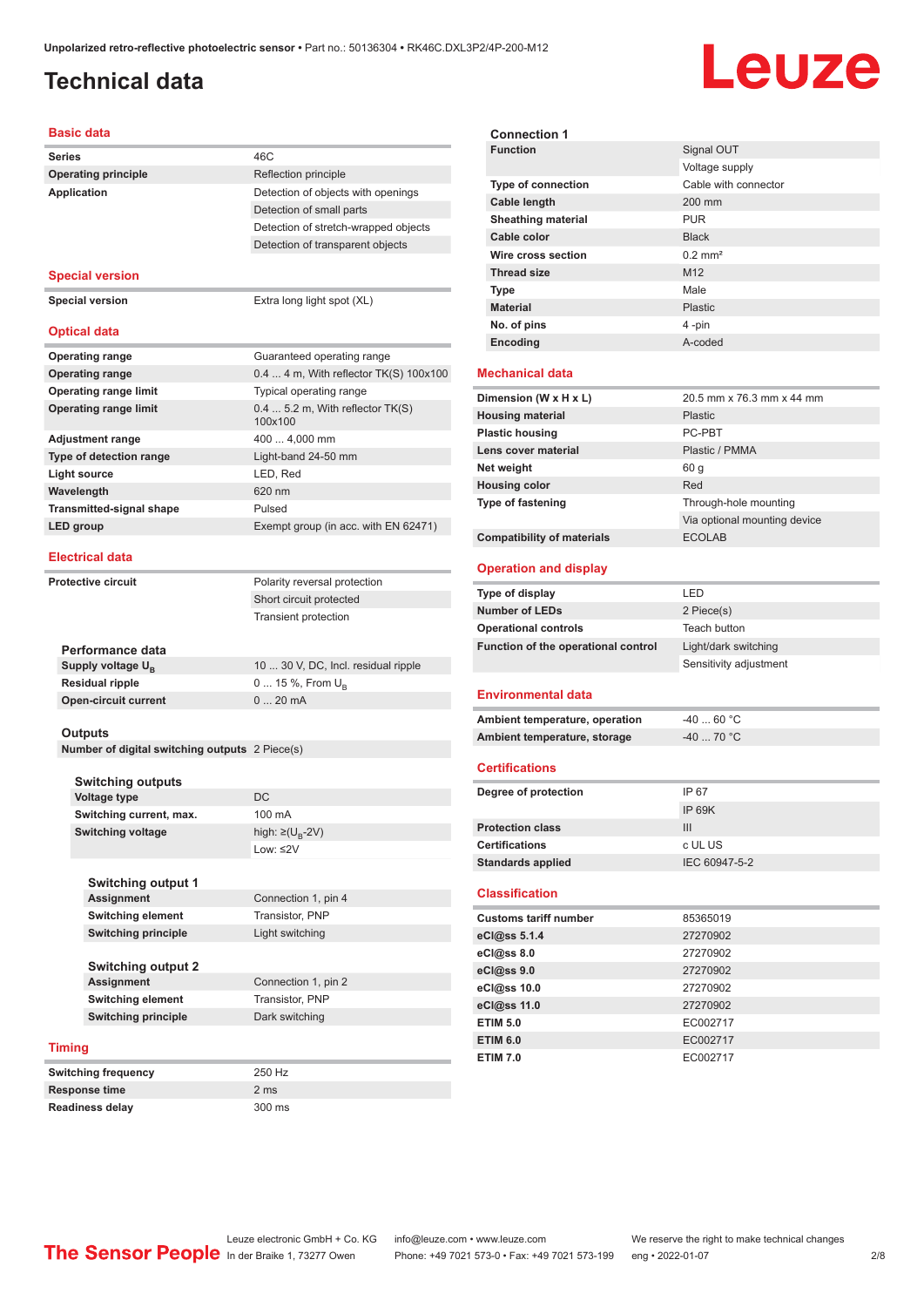## <span id="page-2-0"></span>**Dimensioned drawings**

Leuze

All dimensions in millimeters



- A Transmitter
- B Receiver
- C Center of light-band
- DA Green LED DB Yellow LED
- E Teach button

# **Electrical connection**

#### **Connection 1**

| <b>Function</b>           | Signal OUT            |
|---------------------------|-----------------------|
|                           | Voltage supply        |
| Type of connection        | Cable with connector  |
| Cable length              | 200 mm                |
| <b>Sheathing material</b> | <b>PUR</b>            |
| Cable color               | <b>Black</b>          |
| Wire cross section        | $0.2$ mm <sup>2</sup> |
| <b>Thread size</b>        | M12                   |
| <b>Type</b>               | Male                  |
| <b>Material</b>           | Plastic               |
| No. of pins               | 4-pin                 |
| Encoding                  | A-coded               |

#### **Pin Pin assignment**

|                  | $\sqrt{+}$       |
|------------------|------------------|
| $\overline{2}$   | OUT <sub>2</sub> |
| 2<br>J           | GND              |
| $\boldsymbol{4}$ | OUT <sub>1</sub> |

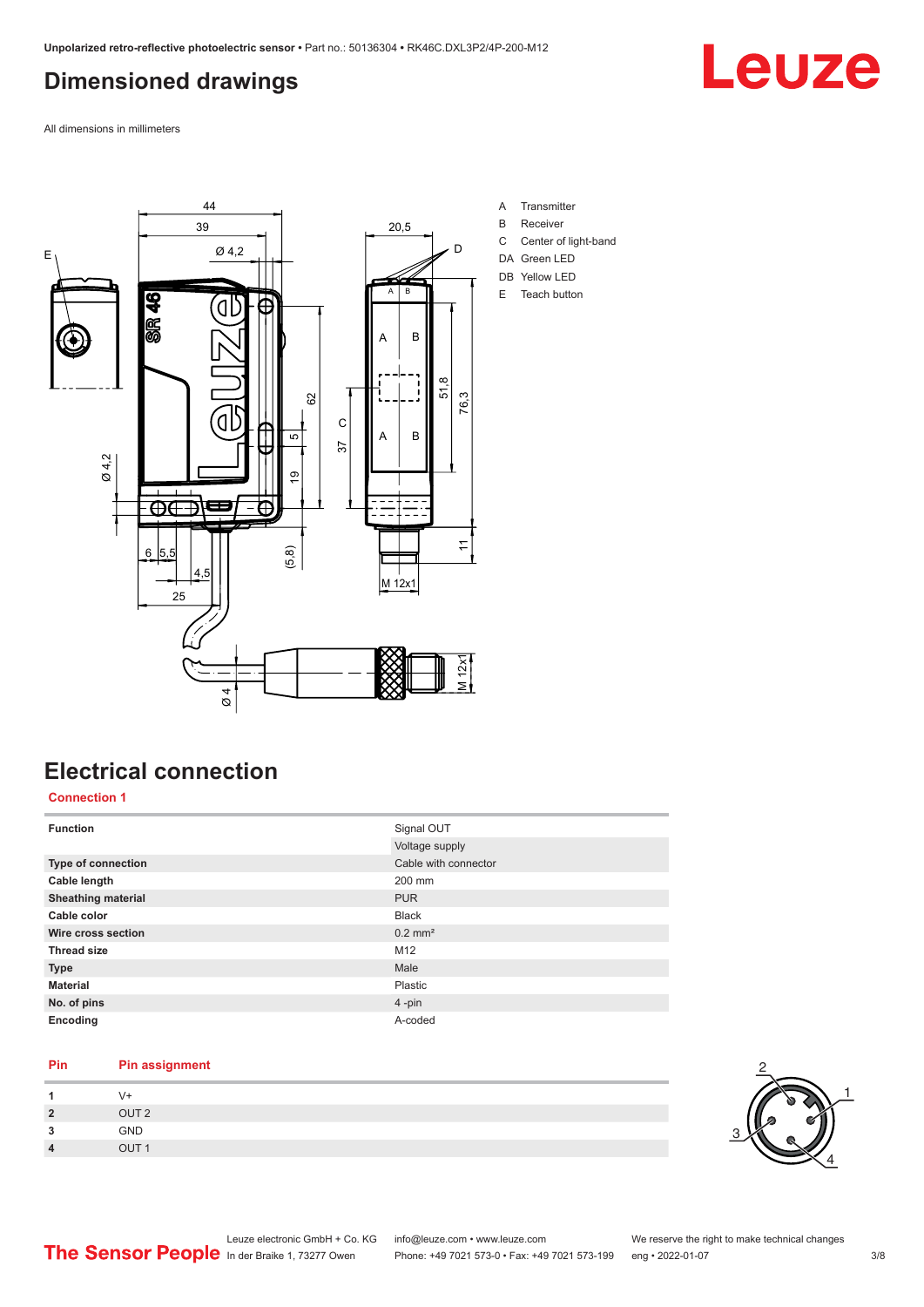#### <span id="page-3-0"></span>**Diagrams**

# Leuze

#### Reference object for detection: Ø 2 mm with TKS 100x100 reflector



#### Reference object for detection: Ø 5 mm with TKS 100x100 reflector



#### x Distance [m]

- y Typ. response behavior within the light-band [mm]
- A Standard sensitivity
- B Further increased sensitivity with Easy tune (range depends on taught value)
- C Light-band
- D Reflector

### **Operation and display**

| <b>Display LED 1</b>    | <b>Display LED 2</b>     | Meaning               |
|-------------------------|--------------------------|-----------------------|
| Green, continuous light | Off                      | Operational readiness |
| Green, continuous light | Yellow, continuous light | Light path free       |
| Green, flashing         | Yellow, flashing         | Teach event active    |

# **Reflectors & reflective tapes**

| Part no. | <b>Designation</b> | <b>Operating range</b><br><b>Operating range</b> | <b>Description</b>                                                                                                                                                                                                                          |
|----------|--------------------|--------------------------------------------------|---------------------------------------------------------------------------------------------------------------------------------------------------------------------------------------------------------------------------------------------|
| 50003192 | TK 100x100         | $0.24$ m<br>0.25.2m                              | Design: Rectangular<br>Triple reflector size: 4 mm<br>Reflective surface: 96 mm x 96 mm<br>Material: Plastic<br>Base material: Plastic<br>Chemical designation of the material: PMMA8N<br>Fastening: Rear side can be glued                 |
| 50022816 | <b>TKS 100X100</b> | $0.24$ m<br>0.25.2m                              | Design: Rectangular<br>Triple reflector size: 4 mm<br>Reflective surface: 96 mm x 96 mm<br><b>Material: Plastic</b><br>Base material: Plastic<br>Chemical designation of the material: PMMA8N<br>Fastening: Through-hole mounting, Adhesive |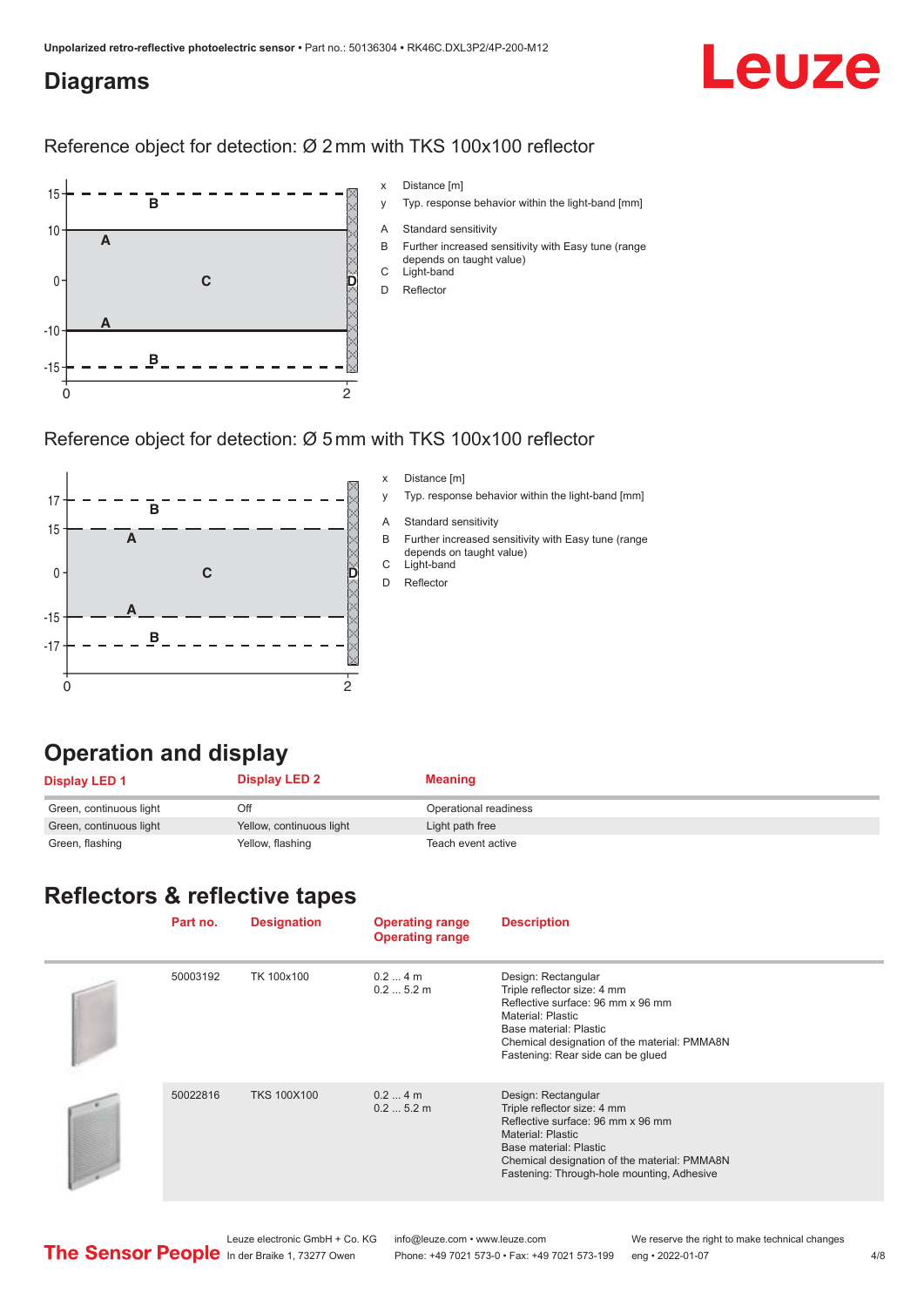### <span id="page-4-0"></span>**Reflectors & reflective tapes**



|                | Part no. | <b>Designation</b> | <b>Operating range</b><br><b>Operating range</b> | <b>Description</b>                                                                                                                                                                                                                   |
|----------------|----------|--------------------|--------------------------------------------------|--------------------------------------------------------------------------------------------------------------------------------------------------------------------------------------------------------------------------------------|
| <b>SERVICE</b> | 50040820 | <b>TKS 40X60</b>   | 0.23m<br>0.23.9m                                 | Design: Rectangular<br>Triple reflector size: 4 mm<br>Reflective surface: 37 mm x 56 mm<br>Material: Plastic<br>Base material: Plastic<br>Chemical designation of the material: PMMA8N<br>Fastening: Through-hole mounting, Adhesive |

#### **Part number code**

Part designation: **AAA46C d EE-f.GG H/i J-K**

| AAA46C | Operating principle / construction<br>HT46C: Diffuse reflection sensor with background suppression<br>LS46C: Throughbeam photoelectric sensor transmitter<br>LE46C: Throughbeam photoelectric sensor receiver<br>PRK46C: Retro-reflective photoelectric sensor with polarization filter<br>RK46C: Retro-reflective photoelectric sensor                                                                                                                                                                                                                                                                                                                                                        |
|--------|------------------------------------------------------------------------------------------------------------------------------------------------------------------------------------------------------------------------------------------------------------------------------------------------------------------------------------------------------------------------------------------------------------------------------------------------------------------------------------------------------------------------------------------------------------------------------------------------------------------------------------------------------------------------------------------------|
| d      | Light type<br>n/a: red light<br>I: infrared light                                                                                                                                                                                                                                                                                                                                                                                                                                                                                                                                                                                                                                              |
| EE     | Light source<br>n/a: LED<br>L1: laser class 1<br>L2: laser class 2                                                                                                                                                                                                                                                                                                                                                                                                                                                                                                                                                                                                                             |
| f      | Preset range (optional)<br>n/a: operating range acc. to data sheet<br>xxxF: Preset range [mm]                                                                                                                                                                                                                                                                                                                                                                                                                                                                                                                                                                                                  |
| GG     | Equipment<br>n/a: standard<br>1: 270° potentiometer<br>8: activation input (activation with high signal)<br>01: diffuse reflection sensor with background suppression (HT): HG tape (HighGain tape) is not detected from a distance of 900 mm with a set<br>operating range of $\leq$ 450 mm (diffuse reflection: 6%, black)<br>D: Depolarizing media<br>E: Diffuse reflection sensor with background suppression (HT): optimized for dusty environments<br>SL: Diffuse reflection sensor with background suppression (HT): slit diaphragm 25 mm x 3 mm<br>P: throughbeam photoelectric sensor receiver (LE): edge filter for parallel operation<br>L: Light-band<br>XL: Extra long light spot |
| н      | Operating range adjustment & version<br>n/a with diffuse reflection sensor with background suppression (HT): range adjustment via mechanical adjusting spindle<br>n/a with retro-reflective photoelectric sensors (PRK): operating range not adjustable<br>1: retro-reflective photoelectric sensors (PRK/RK): sensitivity adjustment via potentiometer<br>3: teach-in via button<br>P2: resolution 2 mm                                                                                                                                                                                                                                                                                       |
| j.     | Switching output/function OUT 1/IN: Pin 4 or black conductor<br>2: NPN transistor output, light switching<br>N: NPN transistor output, dark switching<br>4: PNP transistor output, light switching<br>P: PNP transistor output, dark switching<br>L: IO-Link                                                                                                                                                                                                                                                                                                                                                                                                                                   |
| J      | Switching output / function OUT 2/IN: pin 2 or white conductor<br>2: NPN transistor output, light switching<br>N: NPN transistor output, dark switching<br>4: PNP transistor output, light switching<br>P: PNP transistor output, dark switching<br>8: activation input (activation with high signal)<br>9: deactivation input (deactivation with high signal)<br>W: warning output<br>X: pin not used                                                                                                                                                                                                                                                                                         |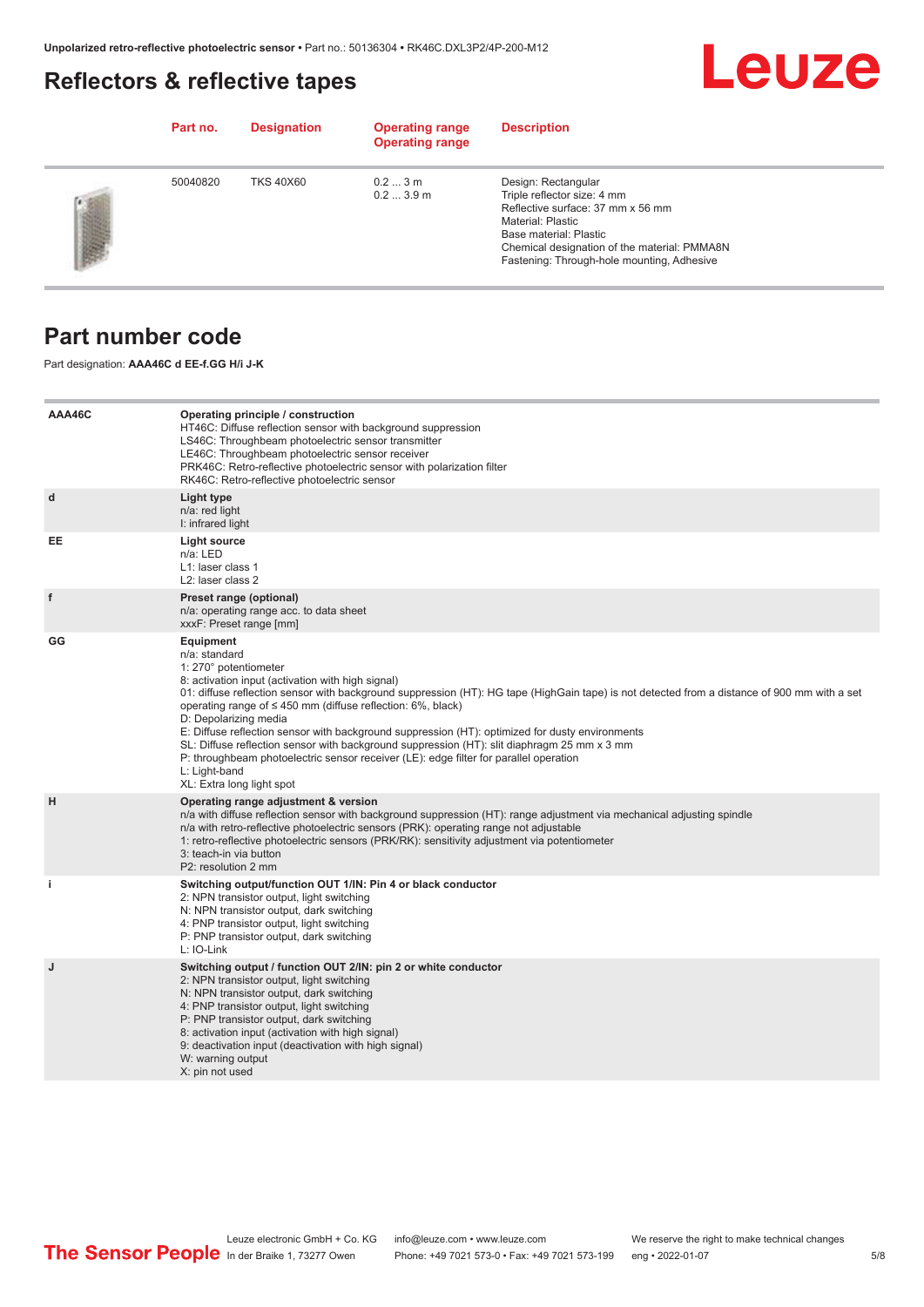#### <span id="page-5-0"></span>**Part number code**



**K Electrical connection** n/a: cable, standard length 2000 mm, 4-wire 200-M12: cable, length 200 mm with M12 connector, 4-pin, axial (plug) M12: M12 connector, 4-pin (plug) 500-M12: cable, length 500 mm with M12 connector, 4-pin, axial (plug) 1000-M12: cable, length 1000 mm with M12 connector, 4-pin, axial (plug)

| <b>Note</b>                                                                                  |
|----------------------------------------------------------------------------------------------|
| ∜ A list with all available device types can be found on the Leuze website at www.leuze.com. |

#### **Notes**

| <b>Observe intended use!</b>                                                                                                                                                                                                     |
|----------------------------------------------------------------------------------------------------------------------------------------------------------------------------------------------------------------------------------|
| $\%$ This product is not a safety sensor and is not intended as personnel protection.<br>$\%$ The product may only be put into operation by competent persons.<br>$\%$ Only use the product in accordance with its intended use. |
|                                                                                                                                                                                                                                  |



#### **For UL applications:**

ª For UL applications, use is only permitted in Class 2 circuits in accordance with the NEC (National Electric Code). ª These proximity switches shall be used with UL Listed Cable assemblies rated 30V, 0.5A min, in the field installation, or equivalent (categories: CYJV/ CYJV7 or PVVA/PVVA7)

#### **Further information**

- Light source: Average life expectancy 100,000 h at an ambient temperature of 25 °C
- Resolution: depending on the teach-in, see diagram
- Detection range: Depending on the object size and the set sensor sensitivity
- Response time: For short decay times, an ohmic load of approx. 5 kOhm is recommended

#### **Accessories**

### Connection technology - Connection cables

|   | Part no. | <b>Designation</b>     | <b>Article</b>   | <b>Description</b>                                                                                                                                         |
|---|----------|------------------------|------------------|------------------------------------------------------------------------------------------------------------------------------------------------------------|
| ▌ | 50130652 | KD U-M12-4A-V1-<br>050 | Connection cable | Connection 1: Connector, M12, Axial, Female, A-coded, 4-pin<br>Connection 2: Open end<br>Shielded: No<br>Cable length: 5,000 mm<br>Sheathing material: PVC |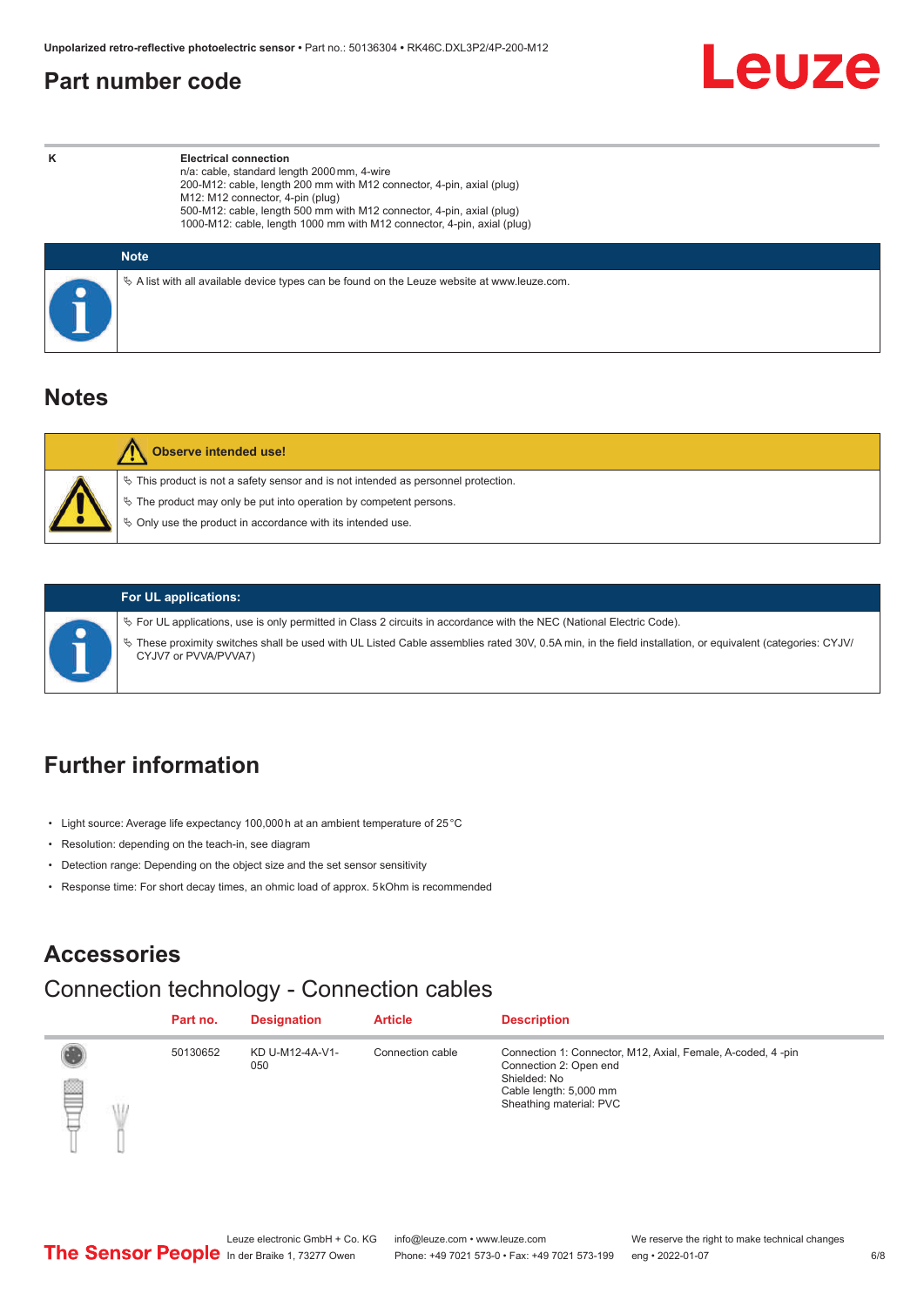## **Accessories**



|                         | Part no. | <b>Designation</b>     | <b>Article</b>   | <b>Description</b>                                                                                                                                          |
|-------------------------|----------|------------------------|------------------|-------------------------------------------------------------------------------------------------------------------------------------------------------------|
| q<br>₩<br><b>Dealer</b> | 50130690 | KD U-M12-4W-V1-<br>050 | Connection cable | Connection 1: Connector, M12, Angled, Female, A-coded, 4-pin<br>Connection 2: Open end<br>Shielded: No<br>Cable length: 5,000 mm<br>Sheathing material: PVC |

## Mounting technology - Mounting brackets

| Part no. | <b>Designation</b> | <b>Article</b>  | <b>Description</b>                                                                                                                                                                       |
|----------|--------------------|-----------------|------------------------------------------------------------------------------------------------------------------------------------------------------------------------------------------|
| 50105315 | <b>BT46</b>        | Mounting device | Design of mounting device: Angle, L-shape<br>Fastening, at system: Through-hole mounting<br>Mounting bracket, at device: Screw type<br>Type of mounting device: Rigid<br>Material: Metal |

## Mounting technology - Rod mounts

| Part no. | <b>Designation</b> | <b>Article</b>  | <b>Description</b>                                                                                                                                                                                                                                           |
|----------|--------------------|-----------------|--------------------------------------------------------------------------------------------------------------------------------------------------------------------------------------------------------------------------------------------------------------|
| 50117252 | BTU 300M-D12       | Mounting system | Design of mounting device: Mounting system<br>Fastening, at system: For 12 mm rod, Sheet-metal mounting<br>Mounting bracket, at device: Screw type, Suited for M4 screws<br>Type of mounting device: Clampable, Adjustable, Turning, 360°<br>Material: Metal |
| 50128380 | BTU 460M-D12       | Mounting system | Design of mounting device: Mounting system<br>Fastening, at system: For 12 mm rod<br>Mounting bracket, at device: Screw type<br>Type of mounting device: Adjustable, Turning, 360°<br>Material: Metal                                                        |

### Standard reflectors

| Part no. | <b>Designation</b> | <b>Article</b> | <b>Description</b>                                                                                                                                                                                                                          |
|----------|--------------------|----------------|---------------------------------------------------------------------------------------------------------------------------------------------------------------------------------------------------------------------------------------------|
| 50022816 | <b>TKS 100X100</b> | Reflector      | Design: Rectangular<br>Triple reflector size: 4 mm<br>Reflective surface: 96 mm x 96 mm<br>Material: Plastic<br>Base material: Plastic<br>Chemical designation of the material: PMMA8N<br>Fastening: Through-hole mounting, Adhesive        |
| 50040820 | <b>TKS 40X60</b>   | Reflector      | Design: Rectangular<br>Triple reflector size: 4 mm<br>Reflective surface: 37 mm x 56 mm<br><b>Material: Plastic</b><br>Base material: Plastic<br>Chemical designation of the material: PMMA8N<br>Fastening: Through-hole mounting, Adhesive |